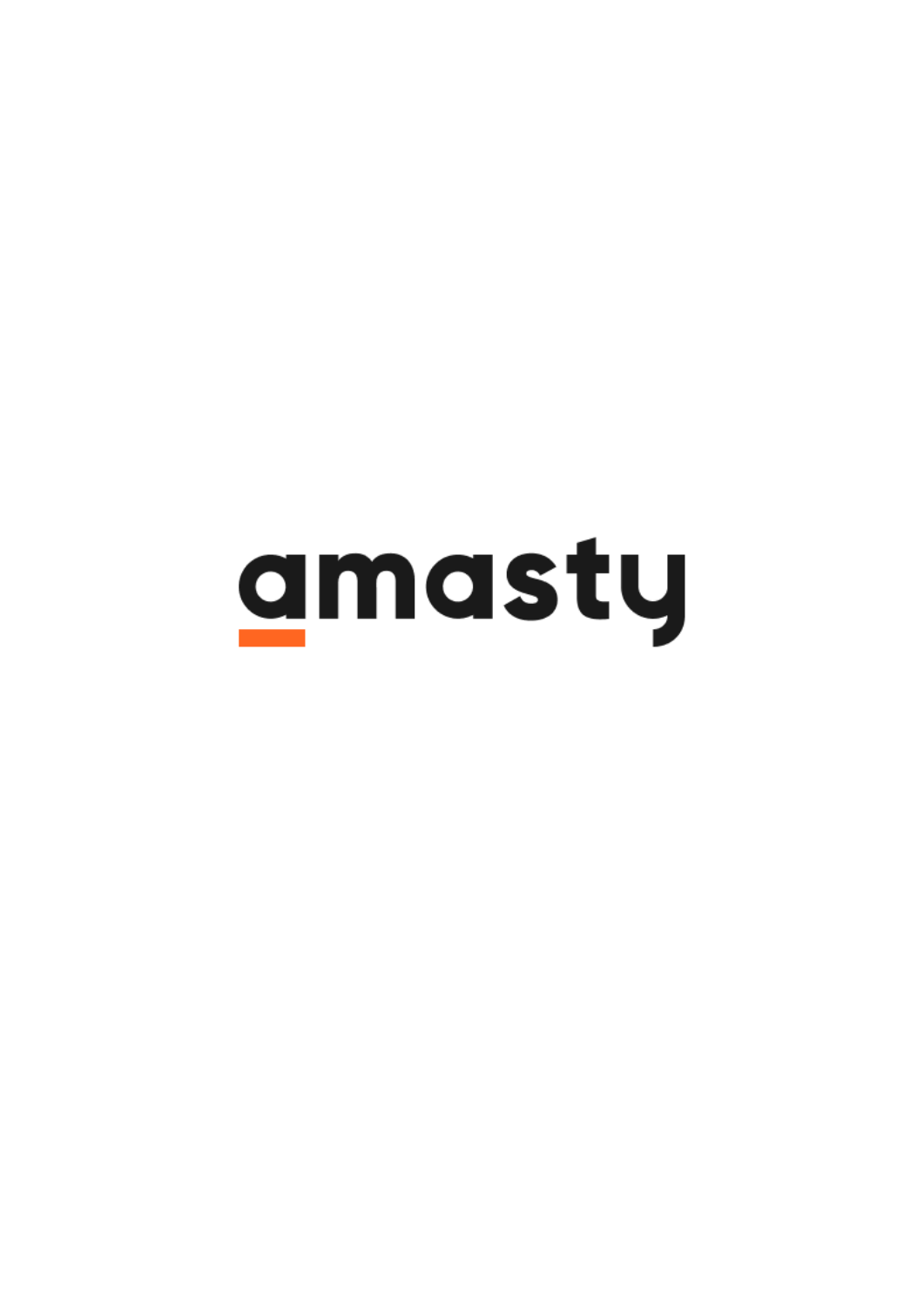For more details see the [Efficient Order Export for Magento 2](https://amasty.com/efficient-order-export-for-magento-2.html) extension page.

# **Guide for Efficient Order Export for Magento 2**

Easily manage orders export. Configure flexible export profiles and gather all valuable order data, including the data generated by third-party extensions.

- Rapid export of order, product, shipping & customer info
- Create profiles and automate order export process
- Generate CSV or XML files
- Send export files by email or upload via FTP/SFTP
- Export order data created by third-party extensions

#### **Enable the Extension**

To activate the extension please go to **Stores** → **Configuration** → **Efficient Order Export**.

| <b>General Settings</b>          |           |   |
|----------------------------------|-----------|---|
| <b>Enable module</b><br>[global] | Yes       | ▲ |
|                                  | Yes<br>No |   |
|                                  |           |   |
|                                  |           |   |
|                                  |           |   |

#### **Create Export Profiles**

Please go to **System** → **Efficient Order Export section** → **Profiles** to view all available export profiles and create new ones.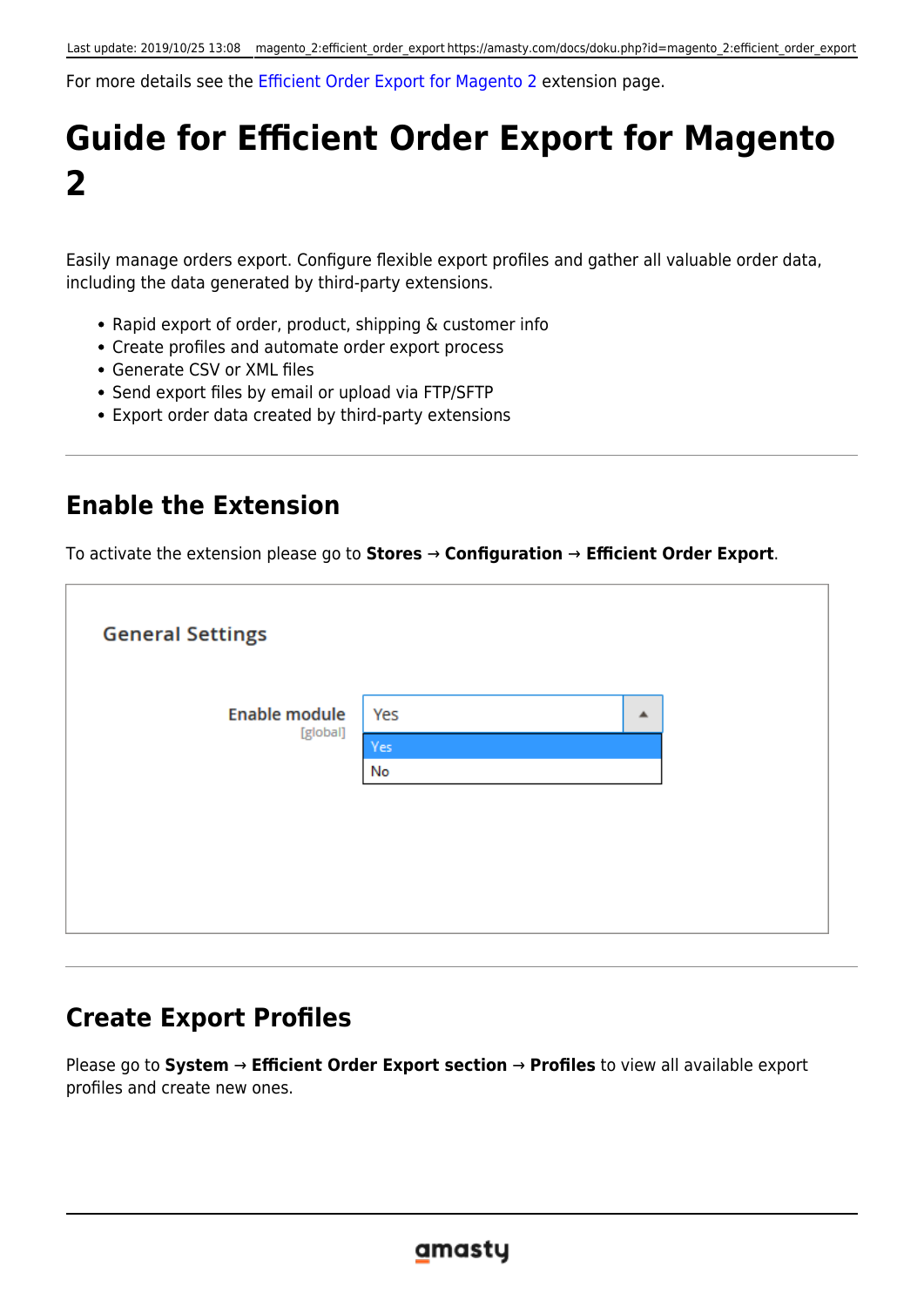| <b>Profiles</b>   |  |                              |                                                |               |  |
|-------------------|--|------------------------------|------------------------------------------------|---------------|--|
|                   |  |                              |                                                |               |  |
| Search            |  | Reset Filter 3 records found | 20<br>per page<br>▼                            |               |  |
| <b>Profile ID</b> |  | <b>Name</b>                  | <b>Stores</b>                                  | AutoExecution |  |
|                   |  |                              | ٠<br>$\overline{\mathbf{v}}$<br>$\mathbb{R}^n$ | ▼             |  |
| 1                 |  | <b>Processing Orders</b>     | <b>Default Store View</b>                      | No            |  |
| $\overline{2}$    |  | <b>Pending Orders</b>        | <b>Default Store View</b>                      | Yes           |  |
| 3                 |  | Complete Orders              | <b>Default Store View</b>                      | Yes           |  |

# **Export Profile Settings: General**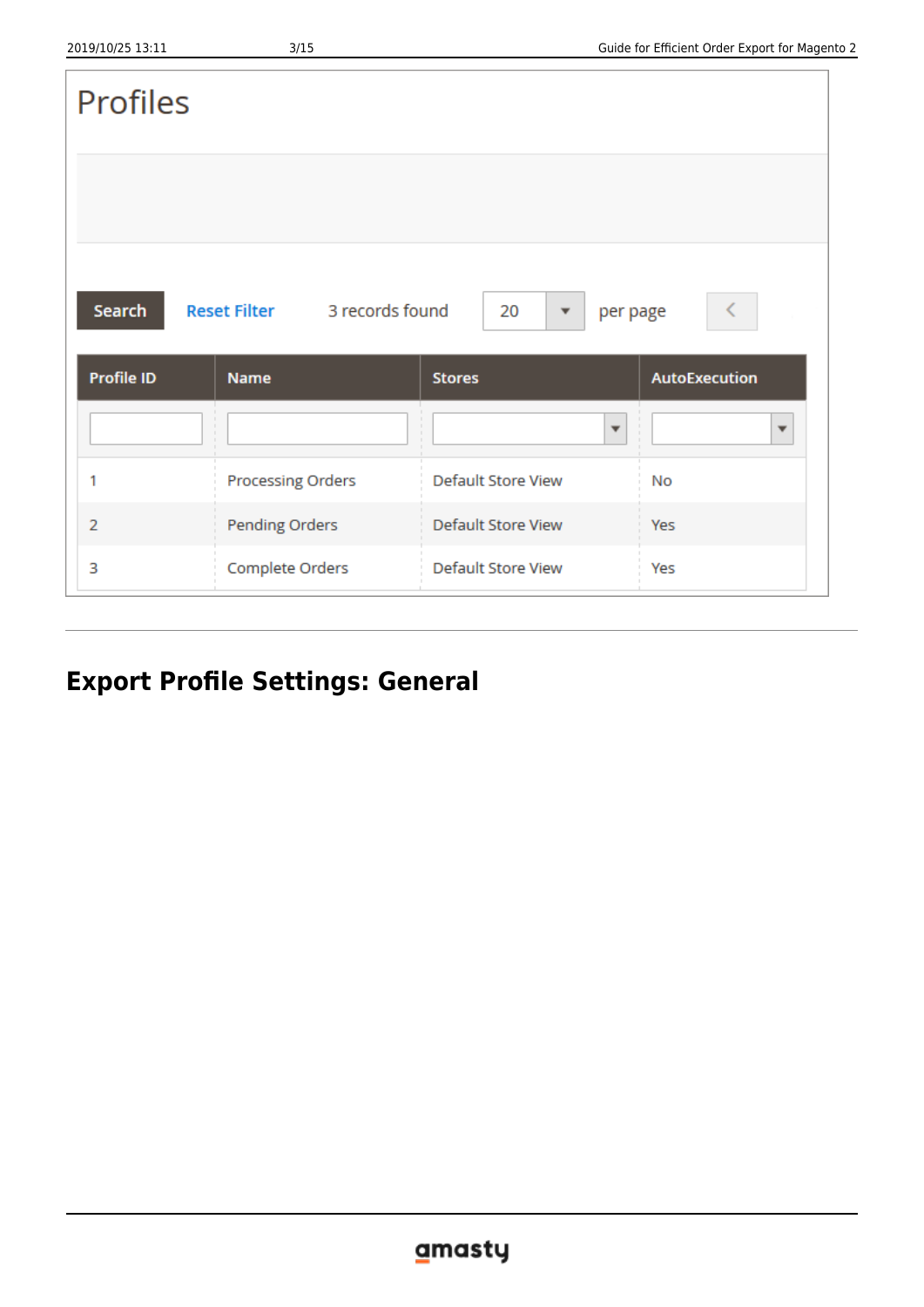| <b>Profile Information</b>  |                                                             |
|-----------------------------|-------------------------------------------------------------|
| <b>Automatic Execution</b>  | No<br>▼<br>Run automatically after each new order is placed |
| Name $\star$                | <b>Processing Orders</b>                                    |
| <b>Skip child products</b>  | Yes<br>$\overline{\mathbf{v}}$                              |
| <b>Skip parent products</b> | No<br>▼                                                     |

**Automatic Execution** - Turn this setting to 'Yes' to start order export process automatically after each new order is placed.

**Skip Child Products** - Enable this option if you want to exclude child products from export (for example, to export only main configurable products).

**Skip Parent Products** - If the option is set to 'yes' the module will ignore parent products (bundle and configurable) during the export process.

| Change status with | Processing<br>▼                                        |
|--------------------|--------------------------------------------------------|
|                    | Exported orders will get specified status after export |
|                    |                                                        |
|                    |                                                        |
|                    |                                                        |
| <b>Store View</b>  |                                                        |
|                    |                                                        |

**Change Status with** - Specify a status that orders will get after export.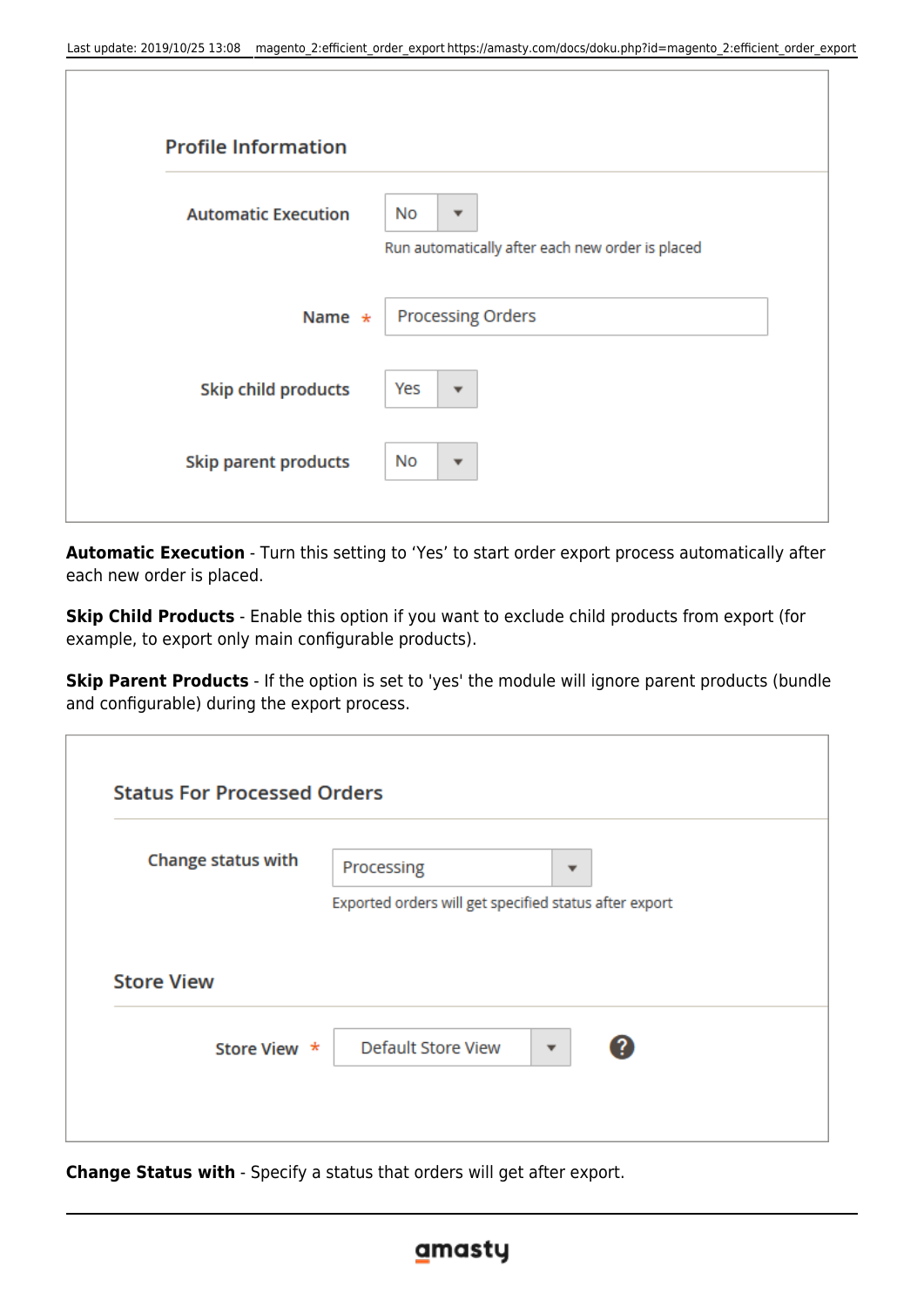**Store View** - Select store view from which the data should be exported.

# **Export Profile Settings: Filters**

| <b>Order Number Filters</b>        |                                                                                                                                                               |
|------------------------------------|---------------------------------------------------------------------------------------------------------------------------------------------------------------|
| Use Order Nu<br>mber Filters       | Yes                                                                                                                                                           |
| <b>Starting From</b><br>#          | 150                                                                                                                                                           |
|                                    | Order number to start export from. Ex. 100000040. Leave empty to<br>ignore.                                                                                   |
| Ending With #                      | 20                                                                                                                                                            |
|                                    | Order number to end export with. Leave empty to ignore.                                                                                                       |
| <b>Skip Starting F</b><br>rom      | Yes<br>$\overline{\phantom{a}}$                                                                                                                               |
|                                    | In case of "Yes" export will start from the order, next to the specified<br>in the "Starting From #" field. Else specified order will be exported as<br>well. |
| <b>Automatically</b>               | Yes<br>$\overline{\phantom{a}}$                                                                                                                               |
| <b>Increment Sta</b><br>rting From | Automatically fill "Starting From #" field with the last exported order<br>number after each profile run                                                      |

**Use Order Nimber Filters** - Turn this setting to 'Yes' if you want to preselect starting and ending order numbers.

**Starting From #/ Ending with #** - Limit the export file with specific starting and ending order numbers. Leave the fields blank to export all order numbers.

**Skip Starting from** - Switch to 'Yes' to start the export from the order that comes next after the one indicated in the 'Starting From #' field.

**Automatically Increment Staring From** -Set this option to 'Yes' to automatically populate the 'Starting From #' field with the last exported order. In combination with the enabled 'Skip Starting From' option this would let you export only new orders with each profile run.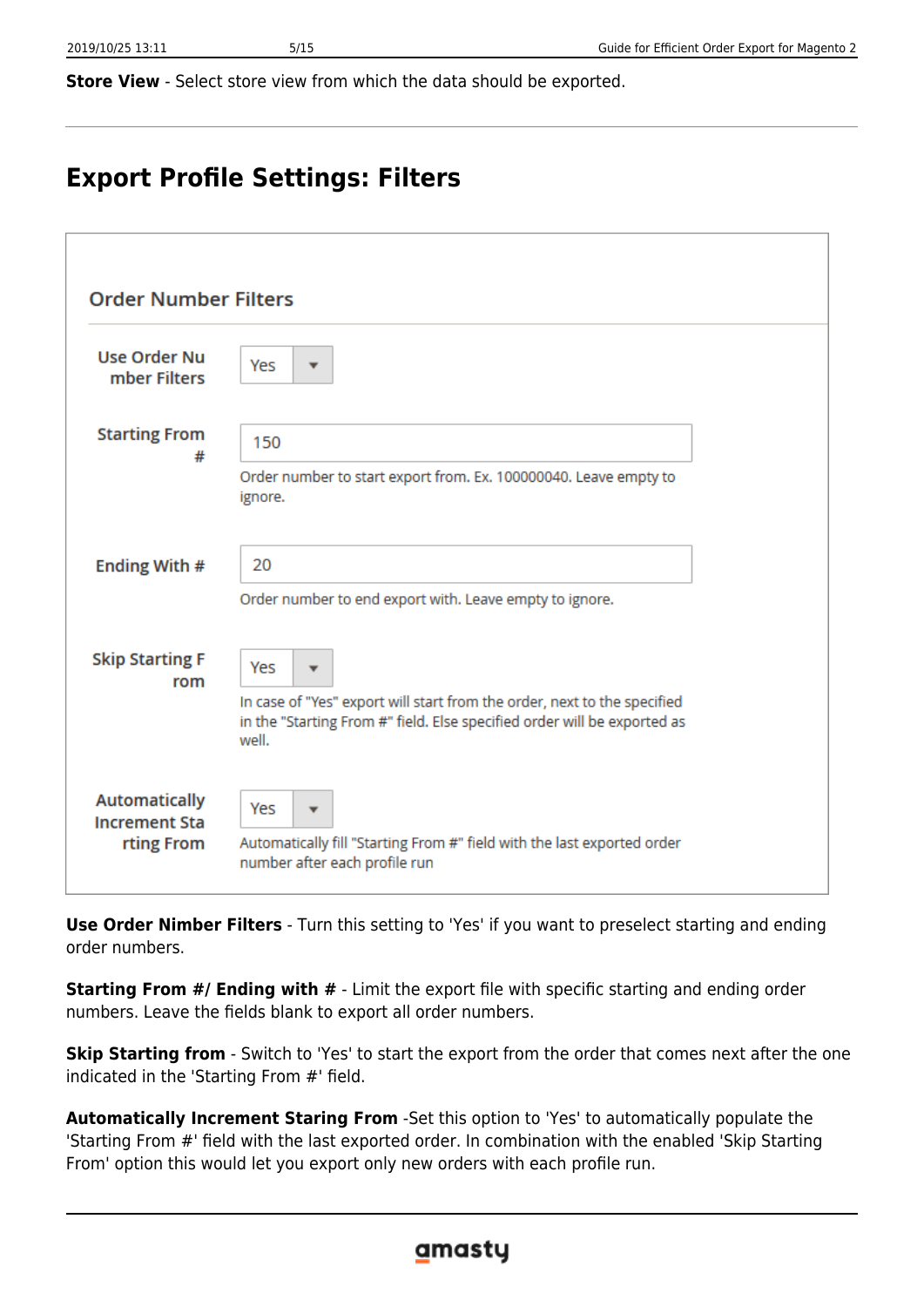| <b>Invoice Number Filters</b>          |                                      |  |  |
|----------------------------------------|--------------------------------------|--|--|
| <b>Use Invoice Num</b><br>berFilter    | <b>No</b><br>$\overline{\mathbf{v}}$ |  |  |
| <b>Shipment Number Filters</b>         |                                      |  |  |
| <b>Use Shipment Nu</b><br>mber Filters | No<br>$\overline{\phantom{a}}$       |  |  |
| <b>Date Range</b>                      |                                      |  |  |
| <b>Use Date Range</b>                  | Yes<br>$\overline{\phantom{a}}$      |  |  |
| <b>From Date</b>                       | 雦<br>02/2/16                         |  |  |
| <b>To Date</b>                         | 齡<br>02/2/17                         |  |  |

**Invoice numbers/Shipping numbers** - Turn these settings to 'Yes' if you want to preselect starting and ending invoice/shipment numbers. The settings are similar to the previous settings block.

**Date Range** - Enable this option and specify a certain date range for which you want to export orders.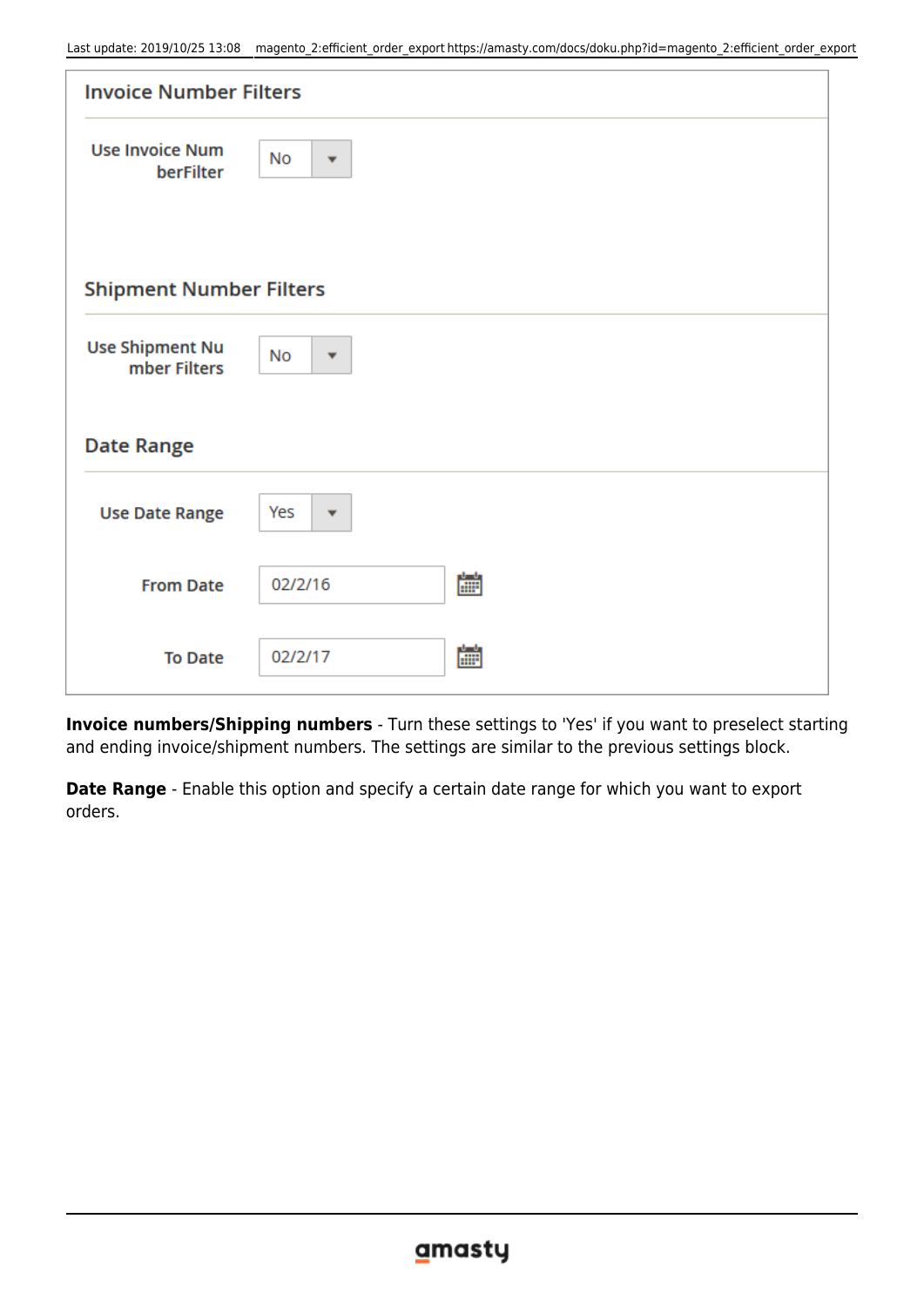| <b>Customer Groups</b>          |                                                        |        |  |
|---------------------------------|--------------------------------------------------------|--------|--|
| <b>Filter by Customer Group</b> | Yes<br>▼                                               |        |  |
| <b>For Customer Groups</b>      | 业<br>NOT LOGGED IN<br>General<br>Wholesale<br>Retailer |        |  |
| <b>Other Export Filters</b>     |                                                        |        |  |
| <b>Order Status</b>             | Complete                                               | ┻      |  |
|                                 | <b>Suspected Fraud</b><br>On Hold                      |        |  |
|                                 | <b>Payment Review</b>                                  |        |  |
|                                 | PayPal Canceled Reversal                               |        |  |
|                                 | PayPal Reversed                                        | Ξ      |  |
|                                 | Pending                                                |        |  |
|                                 | <b>Pending Payment</b>                                 |        |  |
|                                 | Pending PayPal                                         |        |  |
|                                 | Processing                                             | T<br>đ |  |

Filter by Customer Group - Turn this setting to 'Yes' if you want to export orders for a particular customer group.

**For Customer Groups** - Select customer groups for which you'd like to export orders.

**Order Statuses** - It's also possible to export orders with particular order statuses.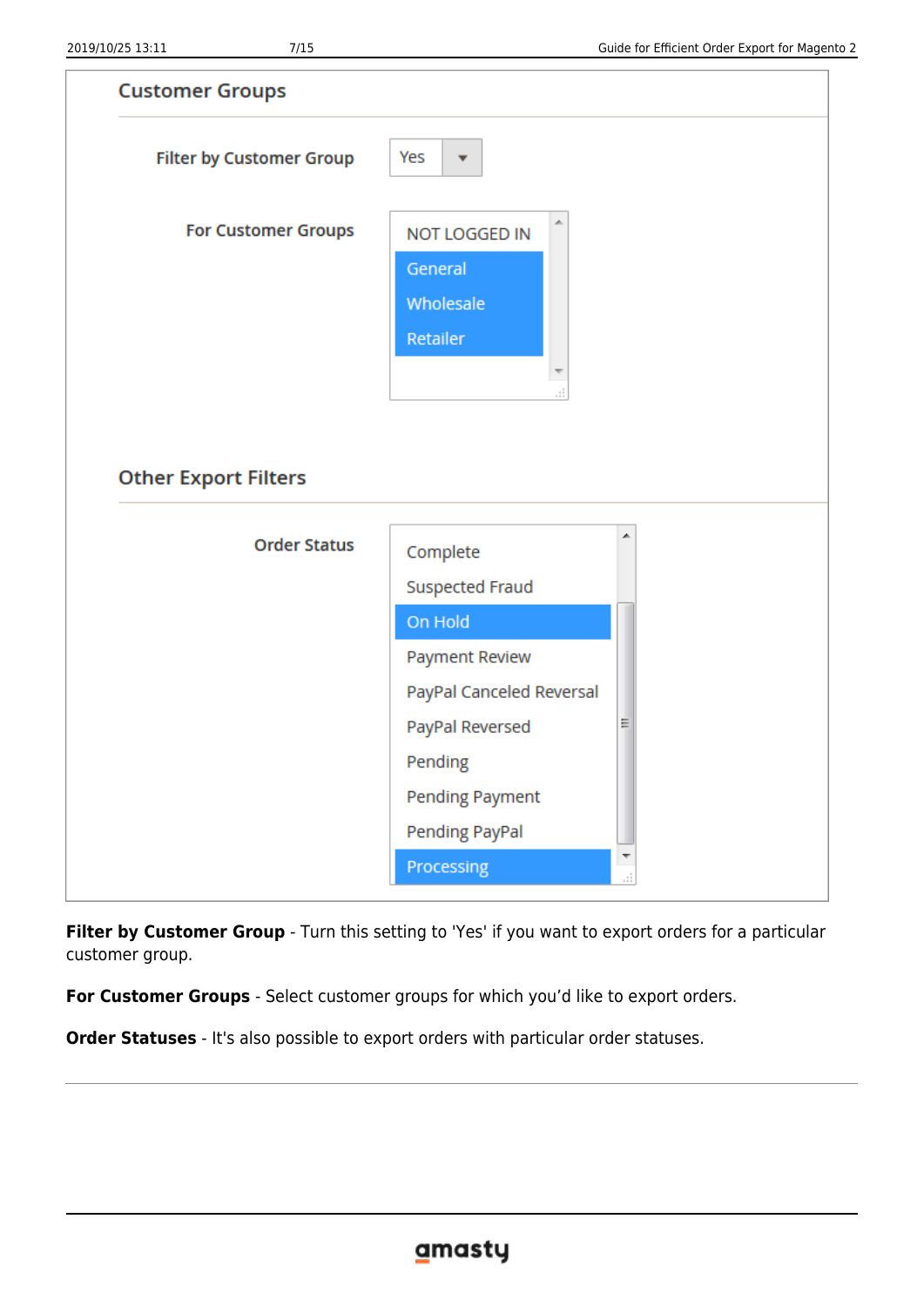### **Export Profile Settings: File Options**



**File Name** - Select a name of the exported file. **Warning!** If the 'Add Timestamp' option is disabled, the file will be overwritten on each new export run.

**File Path (local)** - Specify the path to where the exported file should be placed.

**Add Timestamp** - You can either add a timestamp to a file name as a prefix or create a new folder to place the file in it.

| <b>Data Format</b>                     |                                                     |   |  |
|----------------------------------------|-----------------------------------------------------|---|--|
| <b>File Format</b>                     | CSV - Comma Separated Values                        | ▲ |  |
| <b>Field Names In The First</b><br>Row | CSV - Comma Separated Values<br>XML<br>MS Excel XML |   |  |
| <b>Split Order Items</b>               | Yes<br>$\overline{\mathbf{v}}$                      |   |  |
| <b>Order Items Delimiter</b>           | ×                                                   |   |  |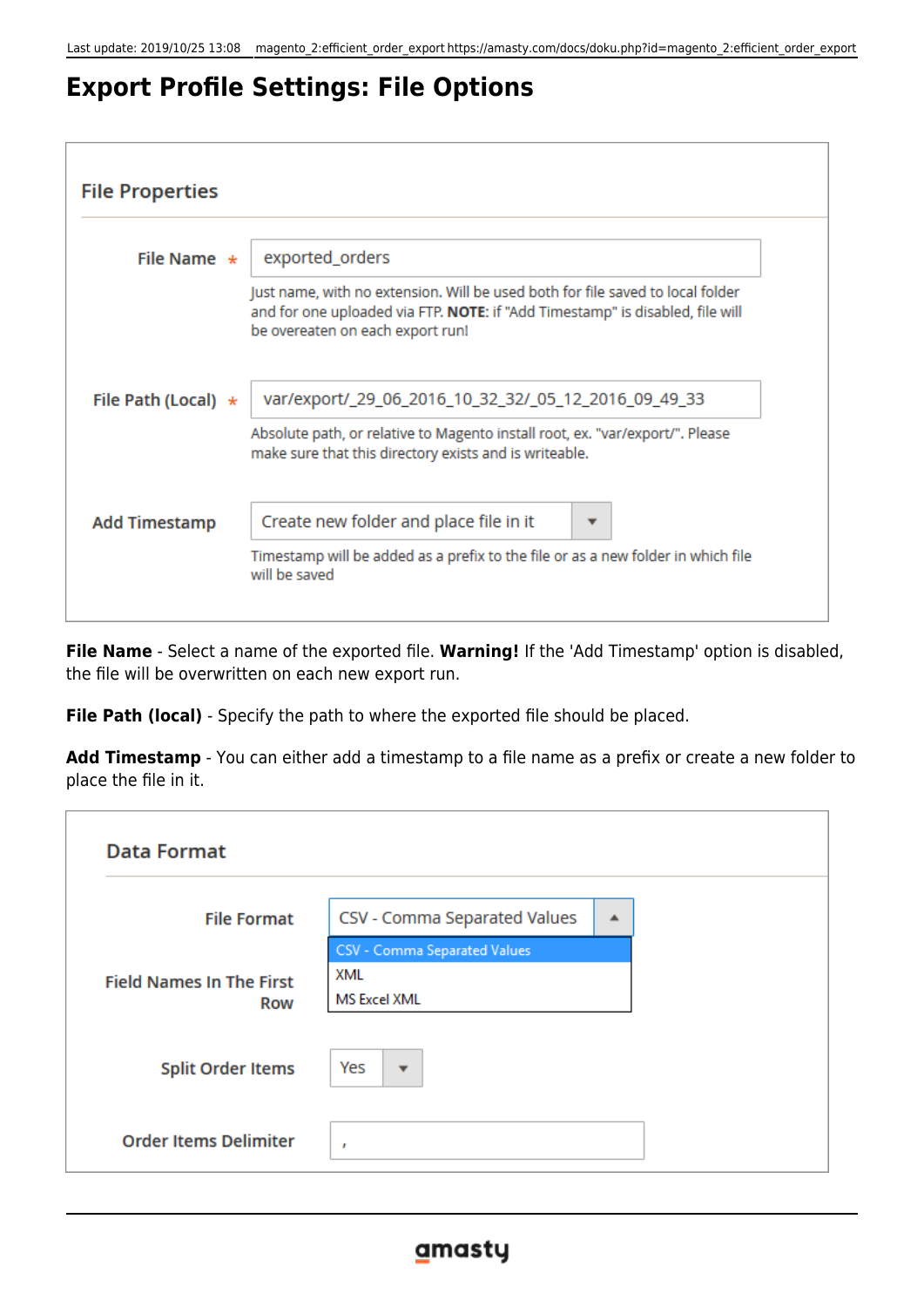**File Format** - Choose the format of the file you want to export orders to.

**NOTICE:** In case you select an XML or CSV format you need to specify additional configuration settings for each of the formats.

| <b>FTP/SFTP Configuration</b>                     |                                                                                                                     |  |  |  |
|---------------------------------------------------|---------------------------------------------------------------------------------------------------------------------|--|--|--|
| <b>Upload Export</b><br>ed File By FTP            | Yes                                                                                                                 |  |  |  |
| <b>FTP Hostname</b>                               | example.com:23                                                                                                      |  |  |  |
|                                                   | If you use non-standard port (not 21), please specify hostname like<br>example.com:23, where 23 is your custom port |  |  |  |
| <b>Type</b>                                       | <b>FTP</b><br>▼                                                                                                     |  |  |  |
| <b>FTP Login</b>                                  | owner                                                                                                               |  |  |  |
| <b>FTP Password</b>                               | pass123                                                                                                             |  |  |  |
| <b>Use Passive M</b><br>ode                       | <b>No</b><br>▼                                                                                                      |  |  |  |
| File Path (FTP)                                   |                                                                                                                     |  |  |  |
| <b>Delete Local Fi</b><br>le After FTP Up<br>load | <b>No</b>                                                                                                           |  |  |  |

**Upload exported File by FTP** - You can save the file with exported data either to the server, where Magento 2 is installed or upload it via FTP to a different server.

**Type** - You can use either the FTP or SFTP type.

Please provide all the necessary info about FTP/SFTP to which you want the files to be uploaded.

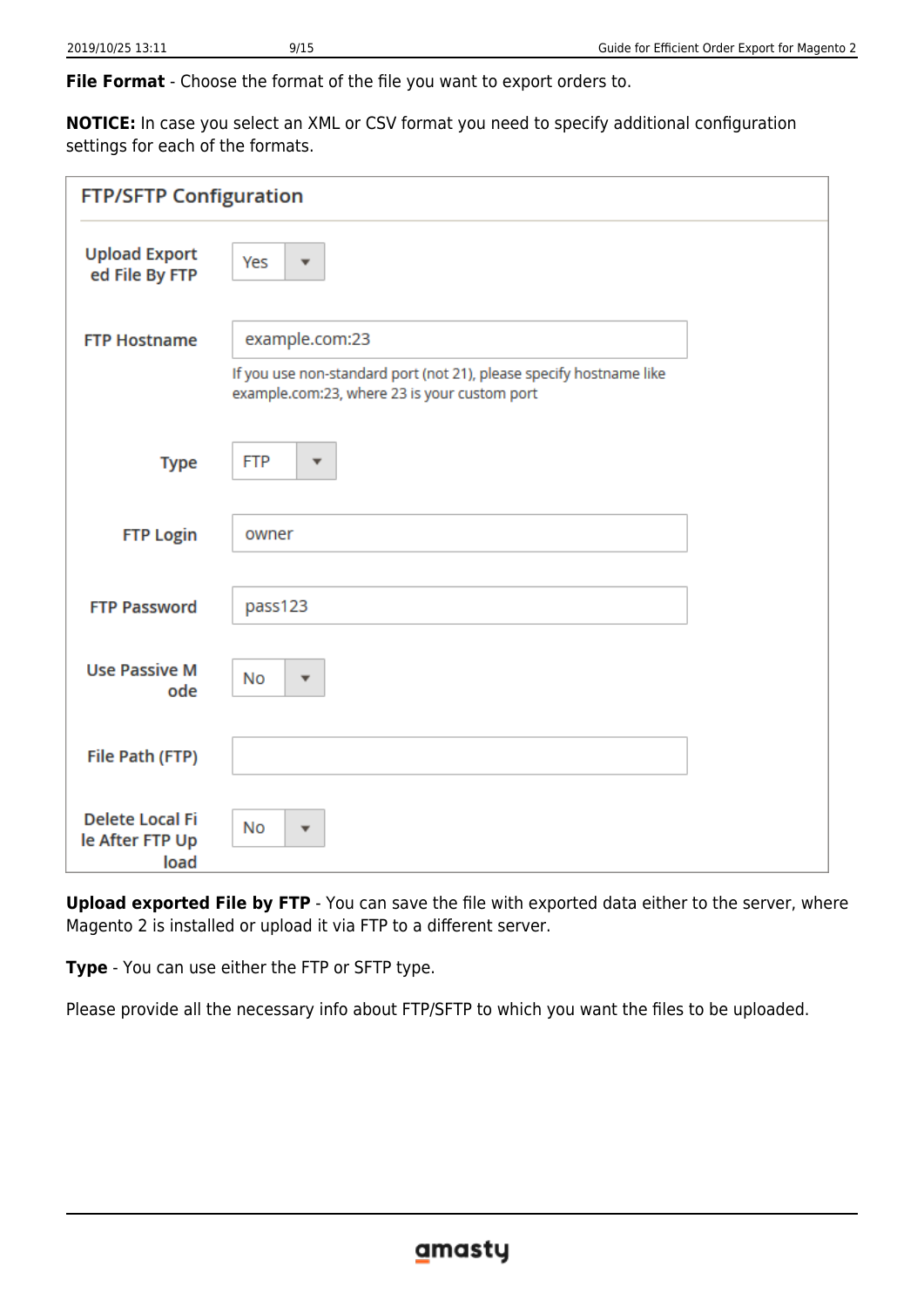| <b>E-mail Settings</b>                  |                                                   |
|-----------------------------------------|---------------------------------------------------|
| Send Exported File to E-<br>mail        | Yes<br>$\overline{\mathbf{v}}$                    |
| <b>E-mail From</b>                      | General Contact Email - Owner (owner@example.com) |
| <b>E-mail Address</b>                   | owner@example.com                                 |
| <b>E-mail Message Subject</b>           | Exported processing orders_                       |
| <b>Compress Exported File</b><br>in ZIP | No<br>$\overline{\mathbf{v}}$                     |

**Email Address** - Please define an e-mail address and a message subject if you want to receive the file via e-mail.

# **Export Profile Settings: Filed Mapping**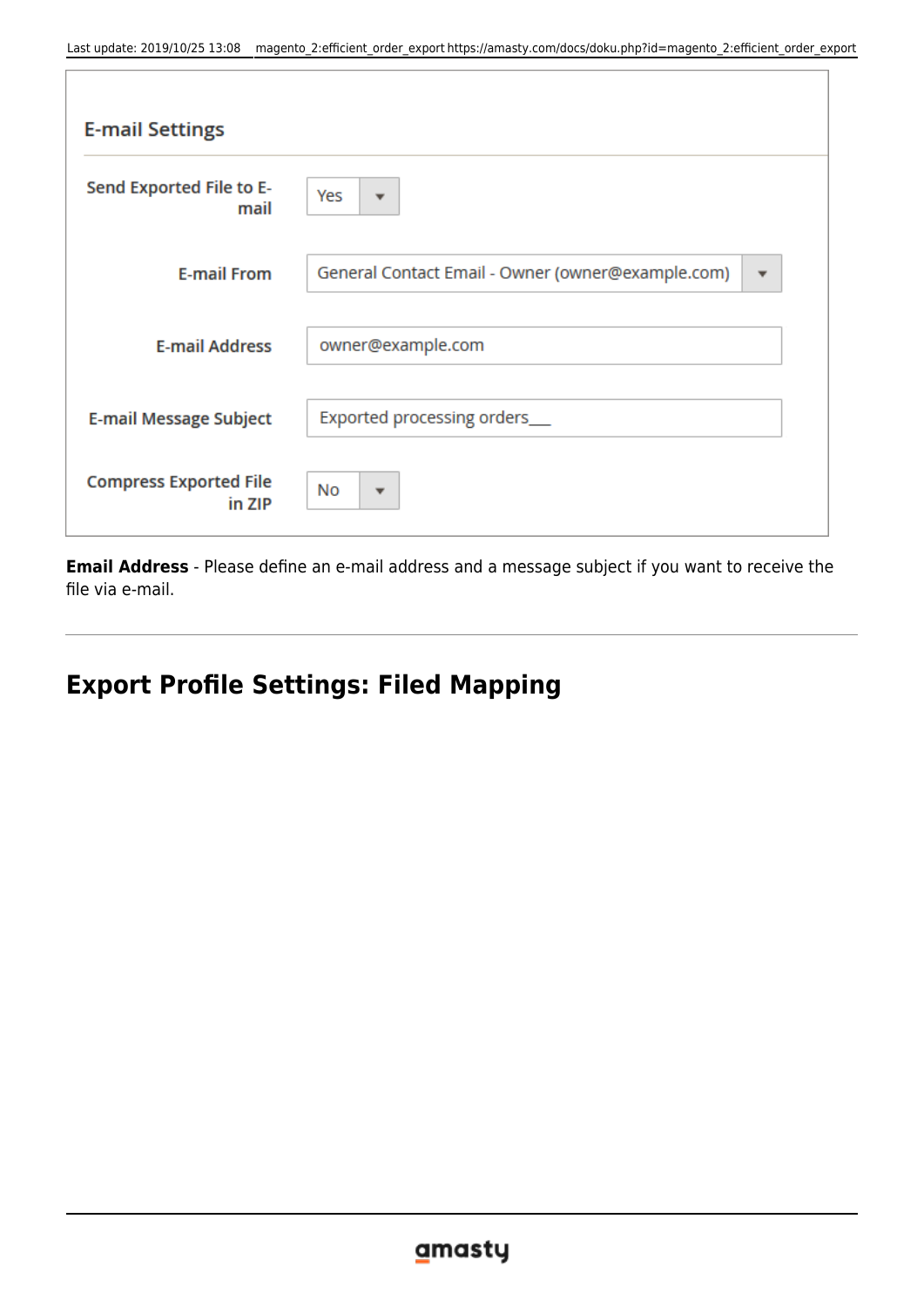| <b>Field Mapping</b>                                                                                                                  |                                                                  |
|---------------------------------------------------------------------------------------------------------------------------------------|------------------------------------------------------------------|
| <b>Fields To Export</b>                                                                                                               |                                                                  |
| <b>Export Specified Fields Only</b><br>▲<br><b>Export All Fields</b><br><b>Export Specified Fields Only</b><br><b>Manage Mappings</b> |                                                                  |
| <b>DataBase Field</b>                                                                                                                 | <b>Mapping</b>                                                   |
| 甾<br>sales_order.entity_id                                                                                                            | entity_id<br><b>Delete</b><br>$\overline{\mathbf v}$             |
| 目<br>sales_order.shipping_description                                                                                                 | shipping_description<br><b>Delete</b><br>$\overline{\mathbf{v}}$ |
| <b>Add Mapping</b>                                                                                                                    |                                                                  |

**Fields to Export** - To export custom product options, please choose 'Export Specified Fields Only'. It's also possible to export all fields.

#### **Manage Mappings**

**Database Field** - Choose the fields that you would like to export in this dropdown.

**Mapping** - Specify how each field should be named in the exported file.

In the **Run History** tab you can download the exported file or an archive, containing it.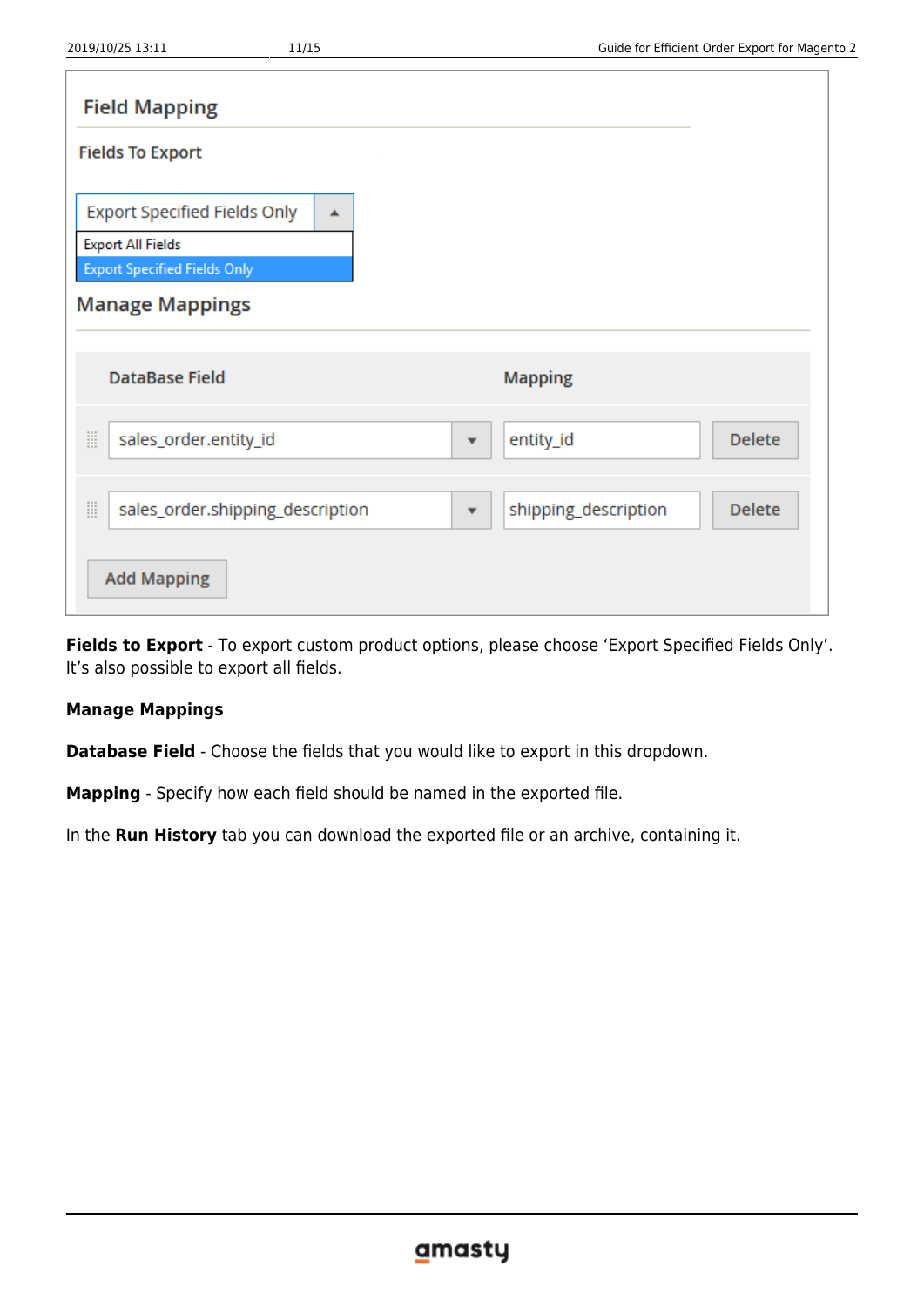| <b>Run History</b>  |                               |                      |                         |  |
|---------------------|-------------------------------|----------------------|-------------------------|--|
| Search              | Reset Filter 35 records found |                      |                         |  |
| <b>Run At</b>       | <b>File Size</b>              | <b>Exported File</b> | <b>Exported Archive</b> |  |
| 鸕<br>From           | From                          |                      |                         |  |
| 鸕<br>To             | To                            |                      |                         |  |
| 2016-06-06 10:58:13 | 5436551                       | Download File        | Download Archive        |  |
| 2016-06-06 12:03:39 | 5436551                       | Download File        | Download Archive        |  |
| 2016-06-06 12:03:46 | 5436551                       | Download File        | Download Archive        |  |
| 2016-06-06 12:03:52 | 5436551                       | Download File        | Download Archive        |  |
| 2016-06-06 12:03:58 | 5436551                       | Download File        | Download Archive        |  |

**NOTICE:** To view history of all existing export profiles, please go to **System** → **Efficient Order Export section** → **History**.

## **Export of 3-d Party Extension Data**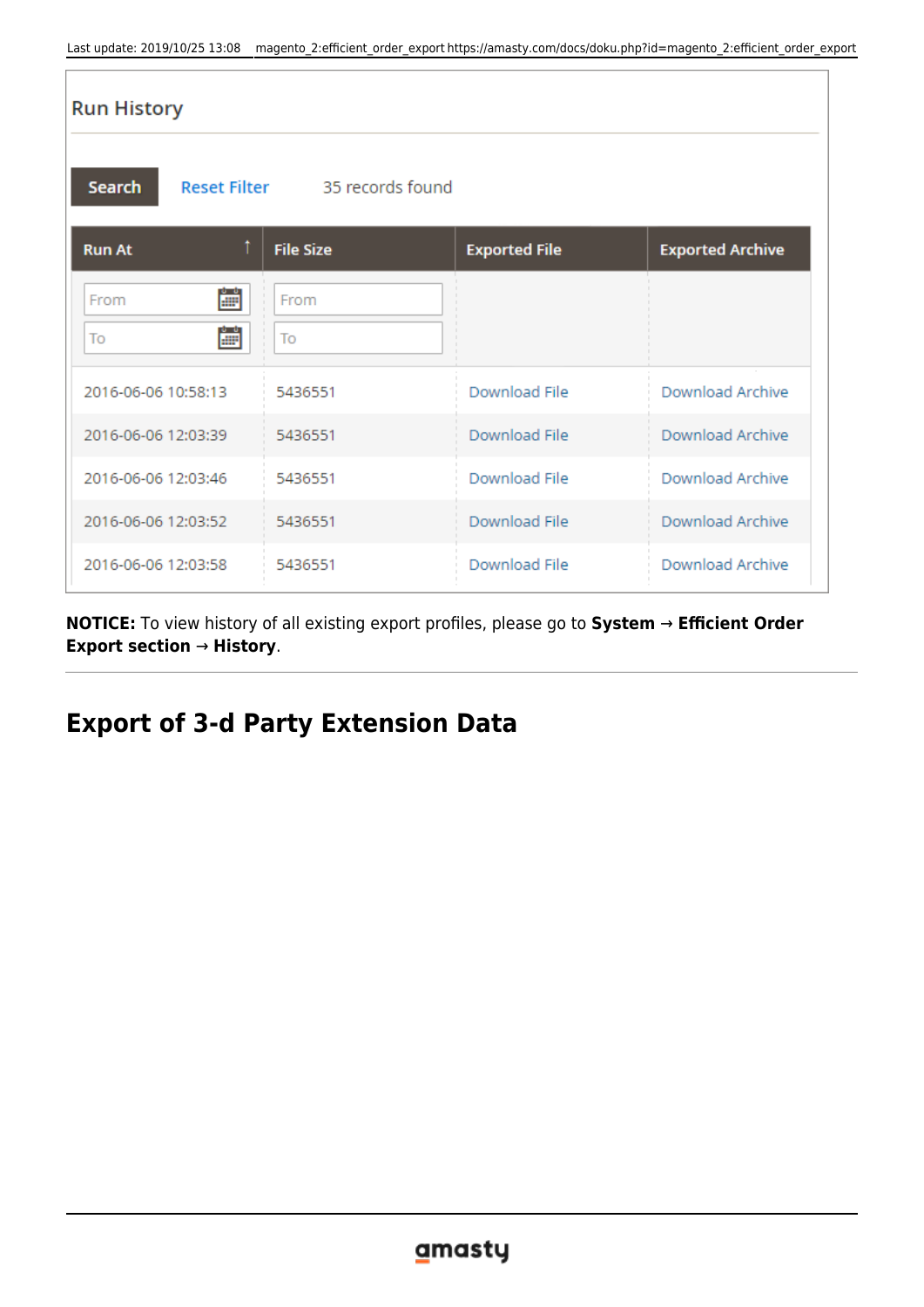| <b>Field Mapping</b>           |         |                                                                                                                                      |  |  |  |  |  |
|--------------------------------|---------|--------------------------------------------------------------------------------------------------------------------------------------|--|--|--|--|--|
|                                |         |                                                                                                                                      |  |  |  |  |  |
| Name $\star$                   |         | Amasty Delivery Date                                                                                                                 |  |  |  |  |  |
|                                |         |                                                                                                                                      |  |  |  |  |  |
| Table to join $*$              |         | amasty_amdeliverydate_deliverydate                                                                                                   |  |  |  |  |  |
|                                |         |                                                                                                                                      |  |  |  |  |  |
| Base Table Key $\star$         |         | entity_id                                                                                                                            |  |  |  |  |  |
|                                |         | Indicate field from sales_flat_order table based on which the foreign<br>table will be joined (in most cases it is entity_id field). |  |  |  |  |  |
| Referenced<br><b>Table Key</b> | $\star$ | order_id                                                                                                                             |  |  |  |  |  |
|                                |         | Field from the foreign table (the one indicated in the 'Table to join'),<br>by which the table will be joined to the order table.    |  |  |  |  |  |

**Name** - Indicate the field name for the data of the third-party extension.

**Table to Join** - Indicate db table of the third-party extension, from which the data should be taken.

**Base Table Key** - Specify to which field of the sales\_flat\_order table the third-party extension table should be added (in most cases it is the entity id field).

**Referenced Table Key** - Indicate a field of the third-party extension table, by which the table will be added to the Magento 2 order table (usually it is the field that contains an order id).

## **Running export profiles from the Order Grid**

Using this **Export option** you can run any export profile from the 'Orders' grid. Just select the required export options.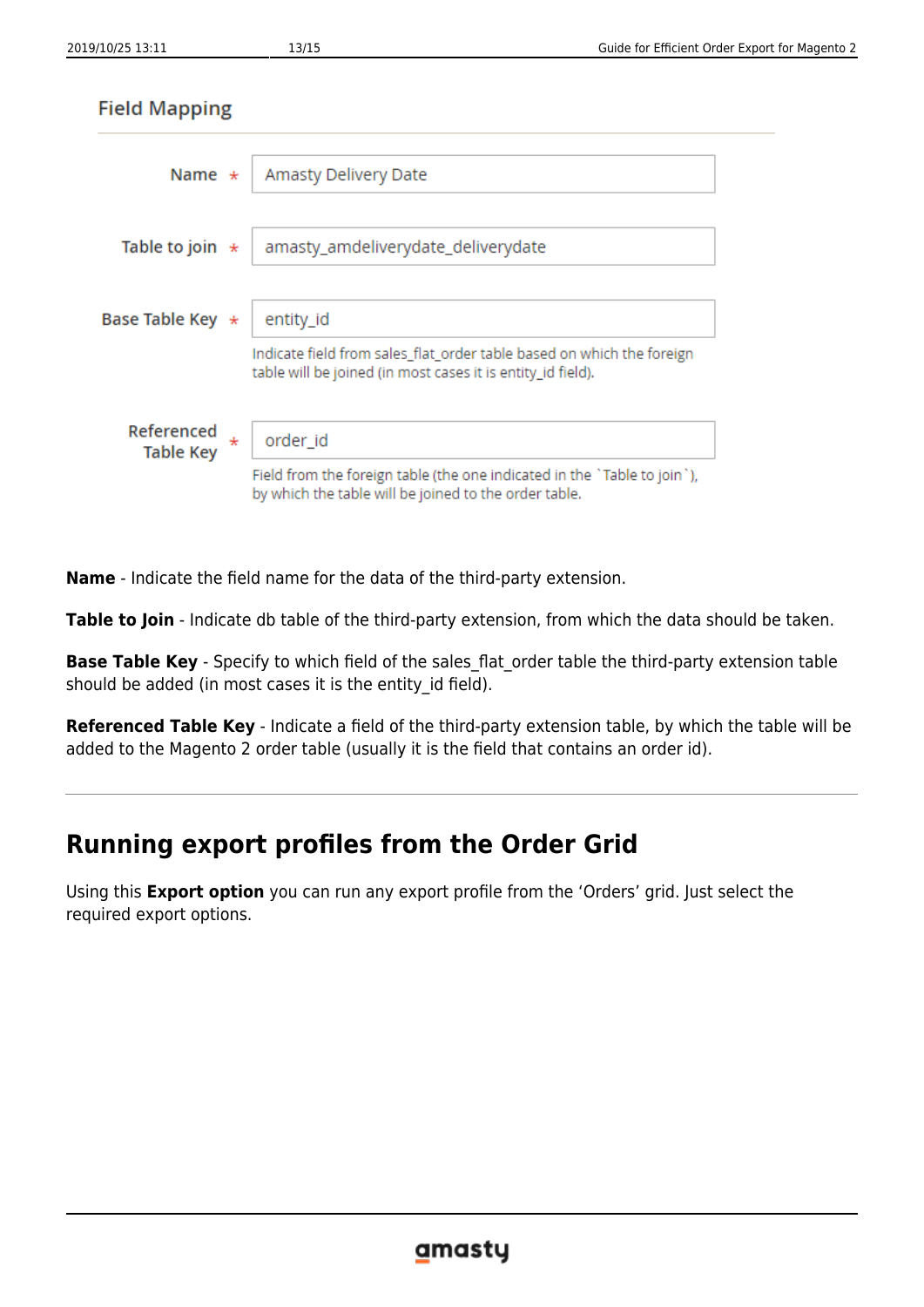|                          | Orders                                                                                                               |                                                                       |                                                          |                                                |                                                                 |            |                                                                                        | $\mathbf{\mathbf{L}}$ demouser $\mathbf{\star}$ |
|--------------------------|----------------------------------------------------------------------------------------------------------------------|-----------------------------------------------------------------------|----------------------------------------------------------|------------------------------------------------|-----------------------------------------------------------------|------------|----------------------------------------------------------------------------------------|-------------------------------------------------|
|                          |                                                                                                                      |                                                                       |                                                          |                                                |                                                                 |            | <b>Create New Order</b>                                                                |                                                 |
|                          | Search by keyword                                                                                                    | Q                                                                     |                                                          | $\blacktriangledown$ Filters                   | <b>←</b> Default View ▼                                         | Columns v  |                                                                                        | ▲ Export ▲                                      |
| from<br>to<br>Actions    | <b>Purchase Date</b><br>06/01/2016<br>10/25/2019<br><b>Ship-to Name</b><br>Veronica Costello<br>$\blacktriangledown$ | 齸<br>from<br>36<br>雦<br>200<br>to<br><b>Status</b><br>7 records found | <b>Grand Total (Purchased)</b><br>$\overline{\mathbf v}$ | <b>Purchase Point</b><br>All Store Views<br>20 | $\overline{\mathbf{v}}$<br>$\overline{\phantom{a}}$<br>per page | $_{\odot}$ | CSV<br>Excel XML<br>Pending Orders<br>Complete Orders<br>Cancel<br>Cancel<br>of 1<br>1 | <b>Export</b><br><b>Apply Filters</b>           |
| $\vert \mathbf{v} \vert$ | ID                                                                                                                   | <b>Purchase Date</b>                                                  |                                                          | <b>Ship-to Name</b>                            | <b>Grand Total (Purchased)</b>                                  |            | <b>Status</b>                                                                          | <b>Action</b>                                   |
|                          | 000000007                                                                                                            | Jan 5, 2018 1:55:51 PM                                                |                                                          | Veronica Costello                              | \$58.04                                                         |            | Pending                                                                                | View                                            |
|                          | 000000006                                                                                                            | Jan 5, 2018 1:52:37 PM                                                |                                                          | Veronica Costello                              | \$58.04                                                         |            | Pending                                                                                | View                                            |
|                          | 000000005                                                                                                            | Jan 5, 2018 1:45:10 PM                                                |                                                          | Veronica Costello                              | \$97.43                                                         |            | Pending                                                                                | View                                            |
| $\Box$                   | 000000004                                                                                                            | Jan 5, 2018 1:41:47 PM                                                |                                                          | Veronica Costello                              | \$97.43                                                         |            | Pending                                                                                | View                                            |
|                          | 000000003                                                                                                            | Aug 24, 2017 1:15:18 PM                                               |                                                          | aerhfgcnb earfgbv                              | \$197.60                                                        |            | Pending                                                                                | View                                            |
| $\overline{\phantom{a}}$ | 000000002                                                                                                            | Jun 24, 2016 7:25:32 AM                                               |                                                          | Veronica Costello                              | \$39.64                                                         |            | Closed                                                                                 | View                                            |
|                          | 000000001                                                                                                            | Jun 24, 2016 7:25:30 AM                                               |                                                          | Veronica Costello                              | \$36.39                                                         |            | Closed                                                                                 | View                                            |

# **Running export profile by URL**

To set up the export profile run by URL, please, go to **Store → Configuration → Amasty Extensions → Efficient Order Export** and expand the **Run Profile by URL** section.